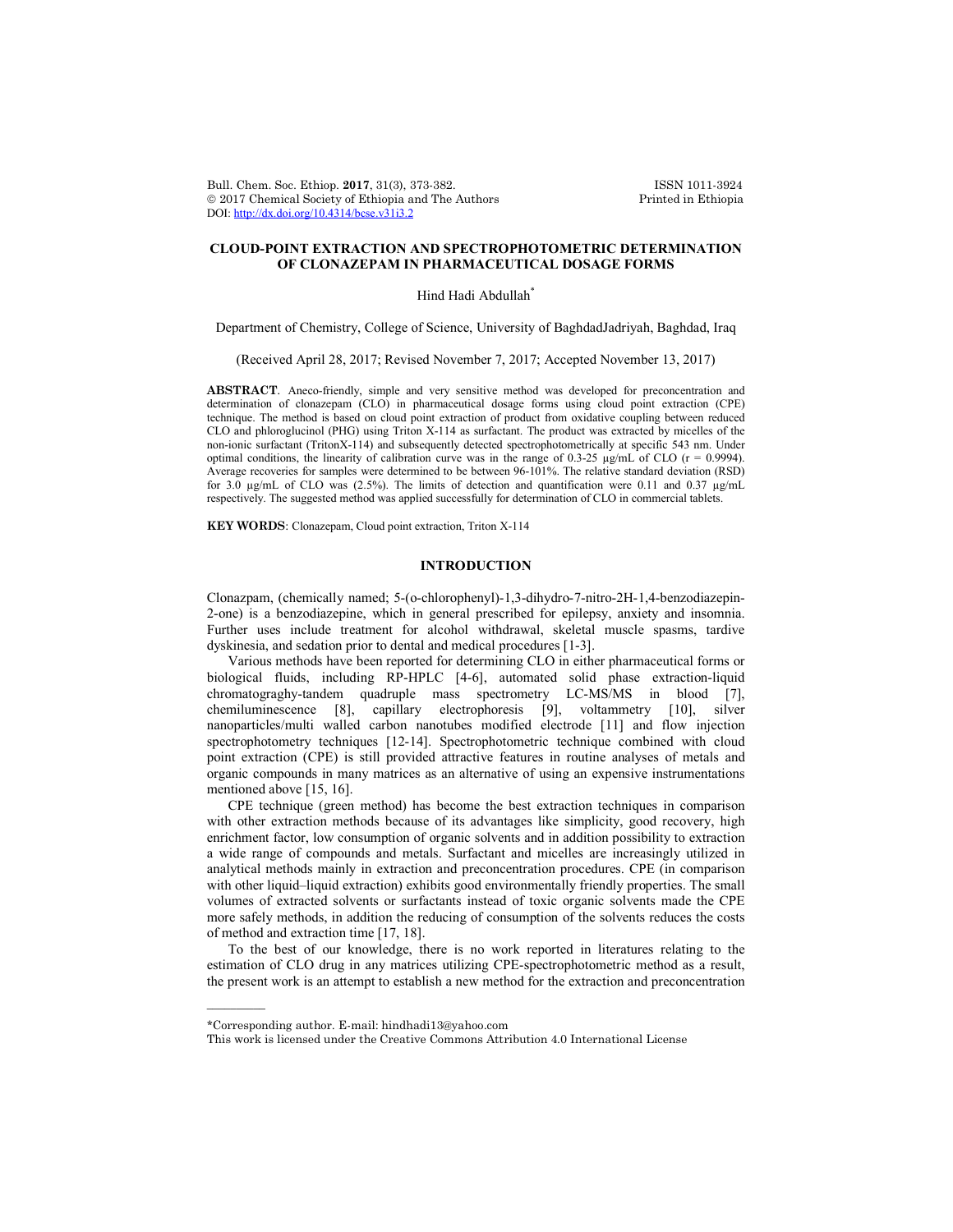of CLO drug based on the oxidative coupling reaction and in drug formulations using CPE followed their determination using spectrophotometry.

### **EXPERIMENTAL**

The absorption spectra and absorbance measurements of analyte were carried out by using a digital double beam spectrophotometer a type of Shimadzu UV–VIS 260 (Shimadzu, Kyoto-Japan). The absorbance measurements were carried out using 1 cm path length of quartz matched cells (Cecil, 50 μL internal volume) for cloud point extraction measurements, and for the measurements of absorbance, a matched (1 cm) silica cells had been used. A thermostatic water bath expert (England) was used of CPE experiments. A Hettich, EBA 21 model centrifuge with 50 mL calibrated centrifuge tubes were used to achieve and separation process.

#### *Reagents and materials*

Reagents and chemicals used in this work were ordinary of analytical grade, and the distilled water used all the time. CLO (Pharmaceutical grade) and excipients were received from state company for Drug Industries and Medical Appliance, SDI, Samara-Iraq. Pharmaceutical dosage forms that containing the studied drug (CLO), were purchased from local commercial suppliers and subjected to analysis : Rivotril® 2 mg (Hoffman LaRoche, Switzer-land) and Rivotril® 2 mg (Roche Farma, Madrid, Spain). All reagents used in this study were of analytical reagent grade.

*Solution of CLO (500 µg/mL)*. Stock solution of reducing CLO was prepared [19] by dissolving 0.0500 g of CLO in 50 mL of ethanol, which then transferred into beaker of 125 mL and a 20 mL of distilled water, 20 mL of 11.7 M of HCl, and 3 g of reducing agent (zinc powder) were added. The reduction process was completed by allowed the beaker to stand for 15 min at room temperature (25 °C), then the solution was filtered into 100 mL volumetric flask, washed the residues with distilled water, and finally diluted to the mark with distilled water. Working solution was prepared by appropriate dilutions in water.

*Phloroglucinol solution (0.005 M)*. PHG (M.wt 126.1 g/mol, purity 99.0%, BDH) solution was freshly prepared by dissolving 0.0631 g of PHG in distilled water and diluting to 100 mL with the same solvent in volumetric flasks and then transferred in a brown bottle.

*Sodium periodate solution (0.1 M)*. NaIO4 (M.wt 213.9 g/mol, purity 99.9%, Merck) solution were prepared by dissolving  $2.14$  g of NaIO<sub>4</sub> and diluting to 100 mL with distilled water in volumetric flask.

*Triton X-114(10% v/v)*. This solution was prepared by dissolving 10 mL of Triton X-114 (purity  $> 99.9\%$ , Fluka) in distilled water and diluted to mark in 100 mL volumetric flask with the same solvent.

### *General CPE procedure for CLO*

In a 10 mL volumetric flask, an amount of CLO standard or sample solution matched within calibration range, 1.5 mL of PHG solution (0.005 M), 0.1 mL of oxidant (0.1 M), and 1 mL of Triton X-114 (10% v/v) were added, mixed and dilute with to mark with water. The content of the flask was transferred into a 10 mL centrifuging tube and then kept for 20 min in the thermostatic bath at 65 °C. The separation of two phases was conducted by centrifugation (3500 rpm for 5 min) and there after cooled down in an ice bath (in order to increase the viscosity of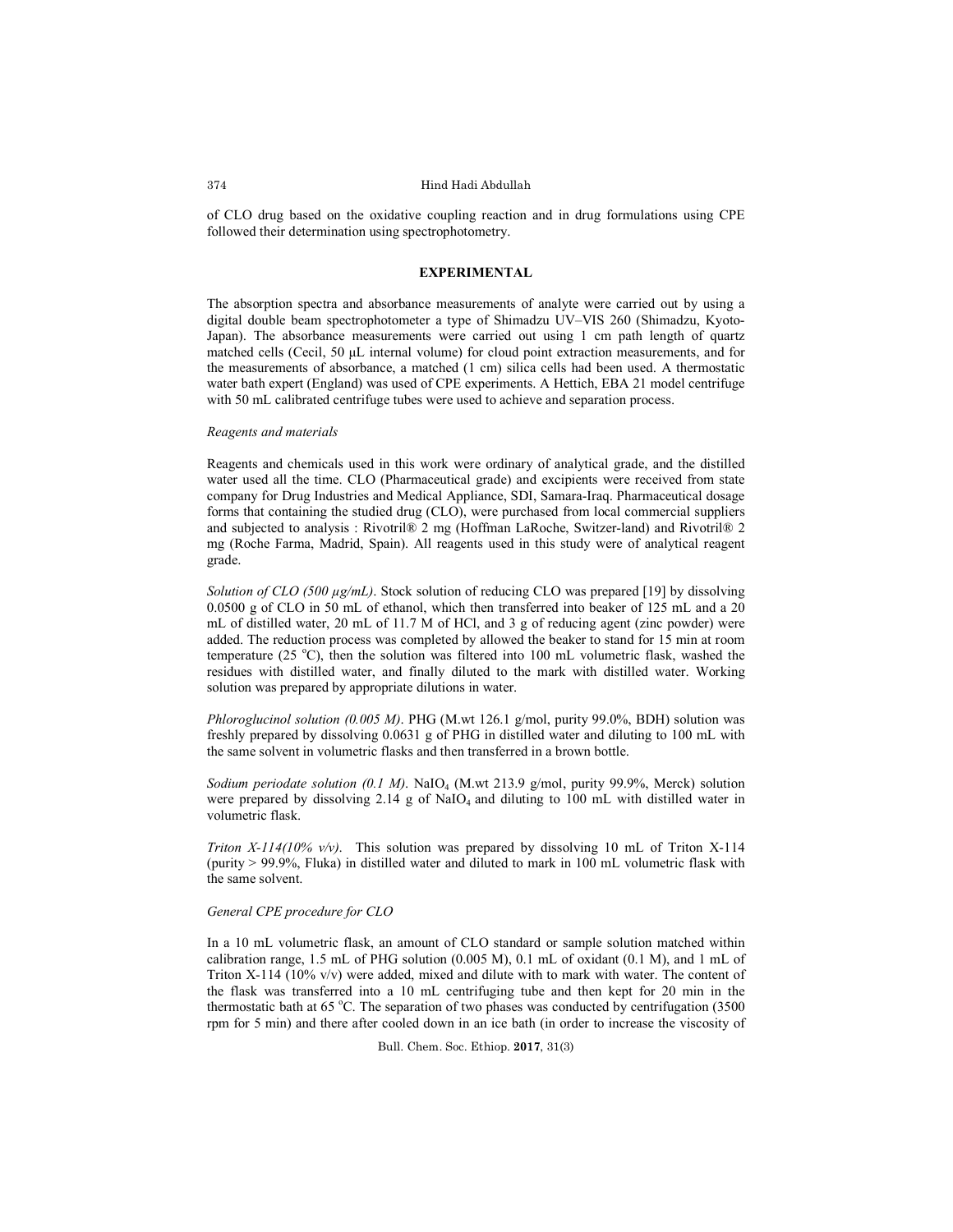the surfactant-rich phase). The aqueous phase was easily poured by inverting the tube. The surfactant-rich phase that contains the complex was dissolved with 0.5 mL of ethanol and the absorbance of the complex measured at 543 nm against a reagent blank prepared under similar conditions.

#### *Samples preparation of pharmaceutical for CLO detection*

Thirty tablets containing CLO (Rivotril-2 mg) were exactly weighted and powdered then an amount of the powder that equivalent to 50 mg of CLO was dissolved in 30 mL of ethanol. The solution was filtered and the residue was washed with ethanol and finally the volume was diluted into a 50 mL volumetric flask to the marked with the same solvent to obtain 1000 μg/mL of CLO. This solution later was transferred into 125 mL beaker and was reduced as previously described.

## **RESULTS AND DISCUSSION**

### *Absorption spectra*

Spectrophotometric investigations were carried out to study the formation of coupling product between CLO and PHG in the presence of the  $NaIO<sub>4</sub>$  [20]. This reaction was adopted to determine CLO using CPE procedure. The absorption spectra of the colored product and the blank were recorded before and after extraction between 200 and 750 nm (Figure 1). It was observe that there is a significant absorption bands with shoulder occurred at 543 nm, indicating the formation of a complex between CLO drug and PHG reagent. Whilst pure CLO solution gave absorption maximum at 273 nm, therefore, the wavelength maximum of 543 nm for color complex was chosen throughout this study.

The mechanism of reaction summarized by reduction the nitro group of CLO compound in first step (using zinc powder with concentrated HCl) followed by oxidative coupling between reduced drug and PHG in the presence of sodium periodate as oxidizing agent [20] as show in Scheme 1.



Figure 1. Absorption spectra of 20  $\mu$ g/mL of reduced CLO treated as described under procedure (pink product) measured against reagent blank with and without CPE, and the reagent blank and reduced CLO measured against distilled water.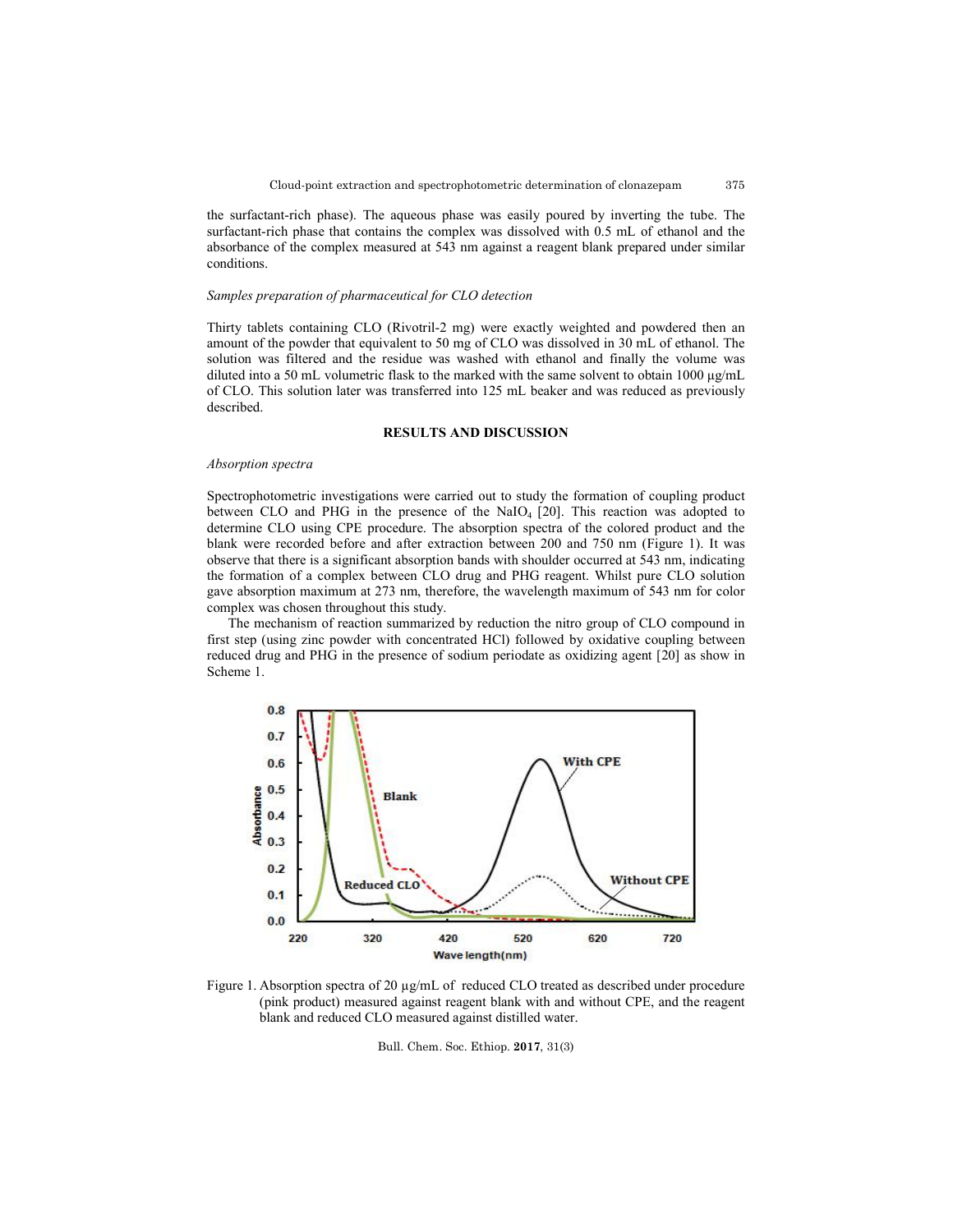

Scheme 1. The mechanism of the reaction between CLO and PHG.

### *Optimization of CPE method*

The effects of the important parameters that affecting the efficiency of the cloud point extraction were studied by using a series of experiments. All the variables that may affecting the sensitivity and stability of the colored product were optimized by variable one parameter with the time, and keeping others fixed. A solution of 100 µg of reduced CLO in a 10 mL final volume (i.e.10 μg/mL) was used for the optimization all conditions, with measuring absorbance at 543 nm against the blank.

## *Effect of reaction medium*

The reaction carried out without addition any acidic or basic solution and the reaction medium is acidic (produced from reduction process) and to examine the effect of increase the acidic medium, varying volume of 0.5 M HCL (from 0.0–2.5 mL) was added to the reactants and examined by measuring the absorbance at 543 nm. The results indicated that the slightly acidic of the reaction medium was enough for development of the color. More acidic solution was decreased the absorbance (Figure 2).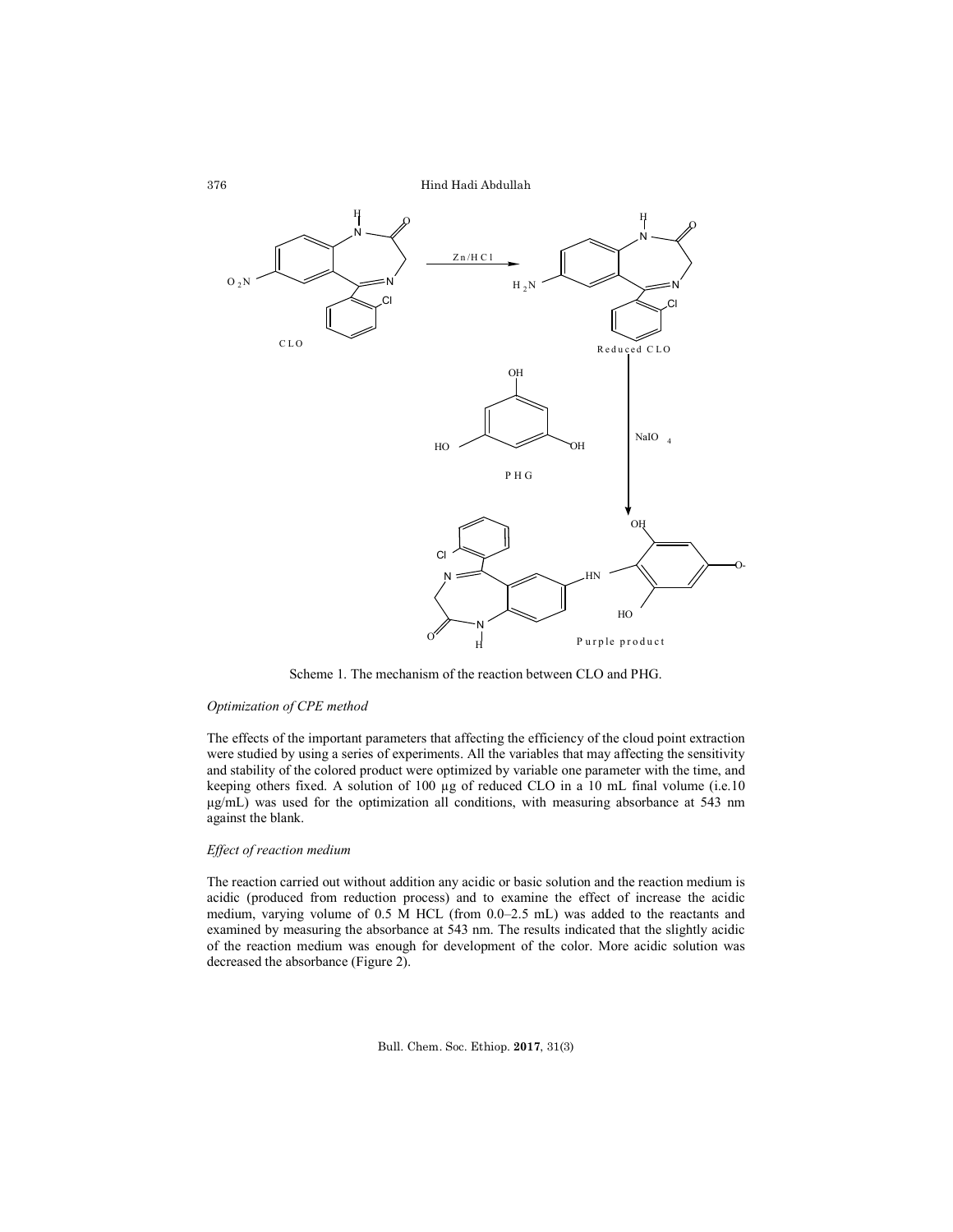

Figure 2. Effect of volume of 0.5 M HCl.

## *Effect of phloroglcinol concentration*

The effect of PHG concentration on the formation of colored product in Triton X-114 medium was investigated using different volumes in the range (0.5- 4.0 mL) of 0.005 M PHG, the results are presented in Figure 3. It was pointed out the absorbance increased with increasing PHG volume, and reached a maximum at 1.5 mL then suddenly decreases at high volume. Therefore, a volume 1.5 mL of 0.005M PHG was selected as the optimal for complete formation complex.



Figure 3. Effect of 0.005 M PHG reagent.

## *Effect of oxidant concentration*

The results indicated that  $NaIO<sub>4</sub>$  is a useful oxidizing agent for the proposed reaction, other oxidizing agents have also been tested, but none give product when tried instead of  $NaIO<sub>4</sub>$ . Therefore, the effect of oxidant volume was investigated in the range (0.05-2.0 mL) of (0.1 M) NaIO4. The results showed that maximum absorbance was maintained if the color is developed using 0.1 mL NaIO<sub>4</sub>, and it was used in all the following experiments (Figure 4).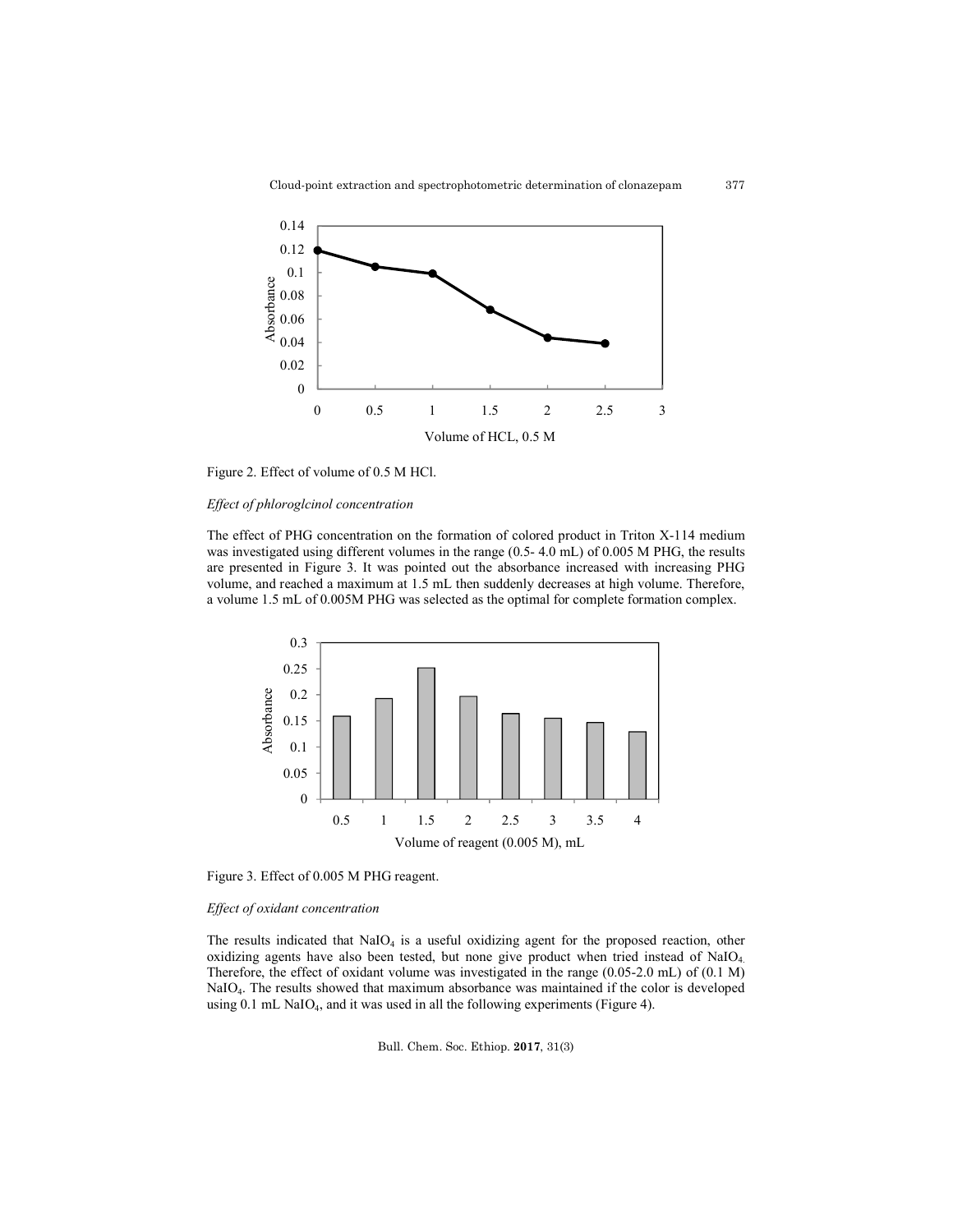Hind Hadi Abdullah



Figure 4. Effect of 0.1 M NaIO<sub>4</sub> oxidant.

## *Effect of surfactant concentration (Triton X-114)*

Different kinds of surfactant were studied and it was found that Triton X-114 is the best one used in CPE for the present method. Concentration of the Triton X-114 has an important influence on the extraction efficiency under the cloud point extraction method, due to its important effect to increase extraction efficiency through diminish the phase volume ratio. The effect of the Triton X-114 concentration on the absorbance of the extracted complex was studied within the surfactant volume range of (0.25-3.5 mL) of 10% (v/v) Triton X-114, the concentration and volume used for Triton X-114 very high, so they must be used under heating at a temperature about 50 ºC due to a high viscosity. The results are presented in Figure 5. Indicated that a volume of 1.0 mL of 10% Triton X-114gave the maximum intensity and was used in all the following experiments.



Figure 5. The effect of Triton X-114 concentration.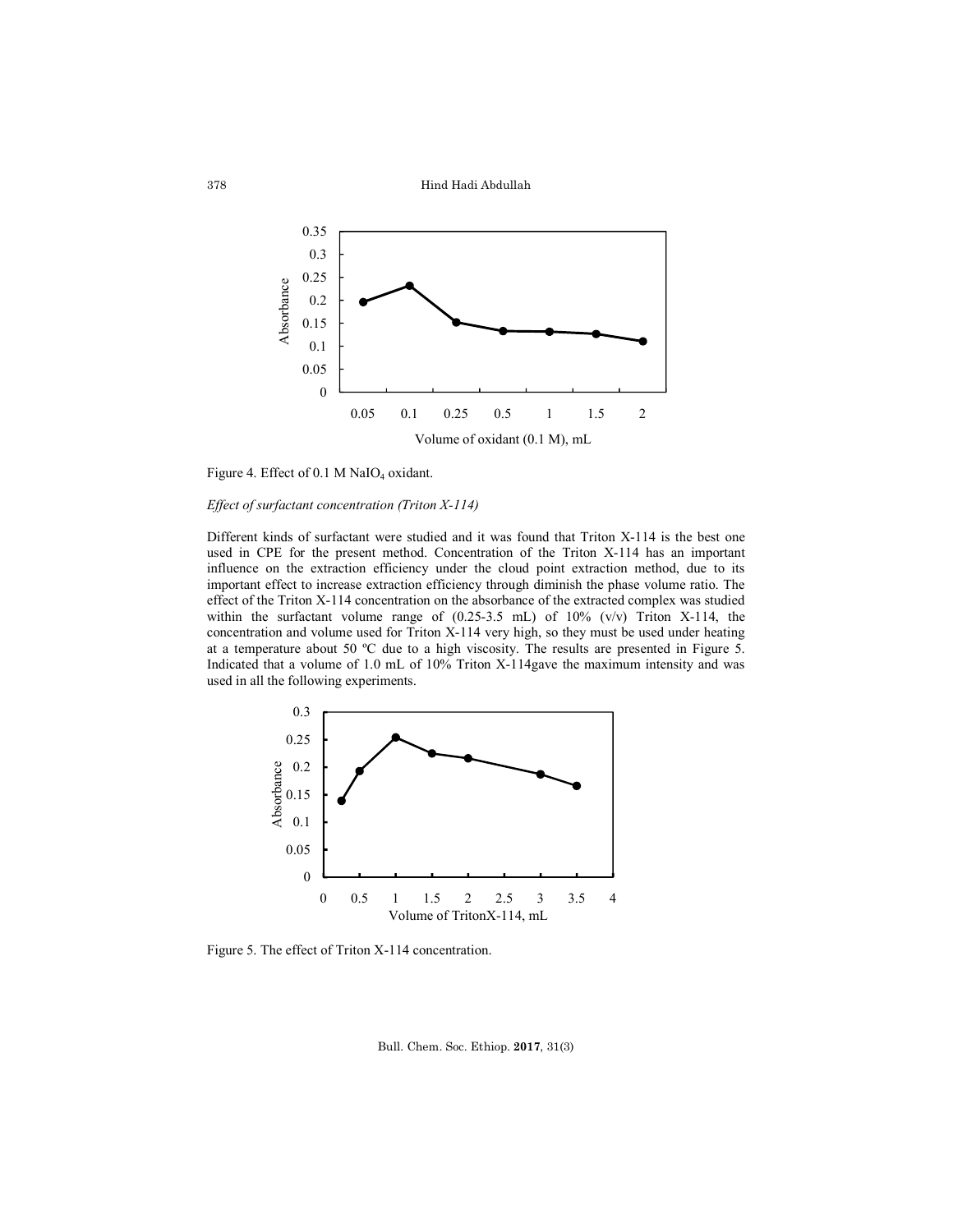379

### *Effect of temperature and time of extraction*

In order to achieve an efficient phase separation and easy preconcentration, it is essential to optimize the extraction temperature and incubation time. To study the effect of temperature on the extraction of colored product, a varying of the incubation temperature in the range from 25 to 85 ºC at incubation time for 20 min were applied. It was shown that the maximum absorbance for complex was achieved at 65 ºC (Figure 6). Therefore, an equilibration temperature of 65 ºC was chosen for further experiments.



Figure 6. The effect of temperature.

CPE method usually needs a sufficient time to reach to the equilibrium between surfactant-rich and aqueous phases. The dependence of extraction efficiency upon incubation time was studied in the range of 5.0-40 min at 65 ºC. An incubation time of 20 min was sufficient for the separation process. A centrifuge time period of 5.0 min was selected as optimum, as complete separation occurred within this time and no appreciable improvements were observed for longer periods.

#### *Analytical characteristics*

Under optimum conditions for CLO estimation, the calibration curve was constructed. To the sequence of 10mL standard flasks, an increasing amounts of sample containing  $3-250 \mu g$  of reduced CLO was transferred (cover the range  $0.3-25 \mu g/mL$ ) then a volume of 1.5 mL of 0.005 M PHG solution, 0.1 mL of 0.1 M of solution of NaIO<sub>4</sub>, and 1 mL of 10% (v/v) Triton X-114 were added and applied the previous extraction procedure. Linear relationships between the absorbance measured and the concentration of the CLO in solution were obtained. The regression equation was derived using the least-squares method [21]. The intercept, slope, correlation coefficient, and molar absorptivity values in addition to values of analytical statistical treatments [22-24, 27] for the calibration curve are calculated and listed in Table 1. Results listed in Table 1 indicate good sensitivity with linearity. A very small values of obtained standard deviation of the residual  $(S_{y/x})$ , intercept  $(S_a)$ , and slope  $(S_b)$  referred to the precision of the suggested method, and low scattering of points of calibration curve. The results obtain from applied CPE procedure were compared with those without extraction which have been done by the same authors [20].

The preconcentration factor was calculated by dividing the aqueous phase volume by the final volume of the preconcentrated phase, is 20, whereas the enrichment factor value,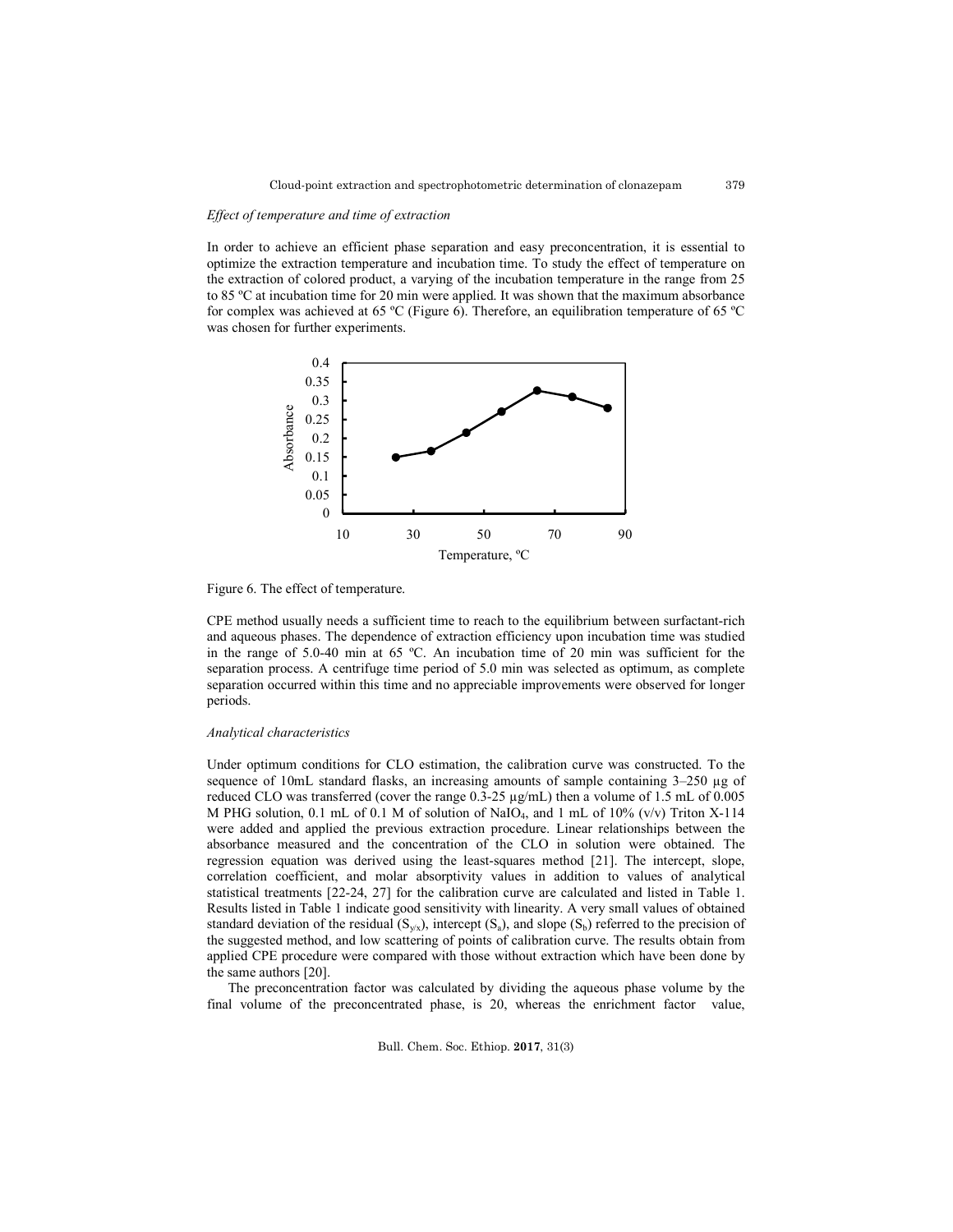#### Hind Hadi Abdullah

calculated as the ratio of the slope of the calibration curve of the analyte after preconcentration to the slope of the calibration curve of the analyte before pre-concentration, is 3.

Table 1. The statistical data of CLO estimation with and without CPE.

| Parameter                                       | Value                  |                        |  |
|-------------------------------------------------|------------------------|------------------------|--|
|                                                 | With CPE               | Without CPE [20]       |  |
| Regression equation                             | $y = 0.0274x + 0.0573$ | $Y = 0.0088x - 0.0097$ |  |
| Correlation coefficient, r                      | 0.9994                 | 0.9972                 |  |
| Linearity percentage, $\%$ r <sup>2</sup>       | 99.9                   | 99.4                   |  |
| Dynamic range (µg/mL)                           | $0.3 - 25$             | $4 - 45$               |  |
| Molar absorptivity, $\varepsilon$ (L/mol cm)    | 8650.6                 | 2778                   |  |
| Sandell sensitivity ( $\mu$ g/cm <sup>2</sup> ) | 0.0365                 | 0.1136                 |  |
| Slope, $b$ (mL/ $\mu$ g)                        | 0.0274                 | 0.0088                 |  |
| Intercept, a                                    | 0.0573                 | $-0.0097$              |  |
| $S_{y/x}$                                       | 0.0063                 | 0.0070                 |  |
| $S_b$                                           | 0.0002                 | 0.0002                 |  |
| $S_{a}$                                         | 0.0028                 | 0.0044                 |  |
| Preconcentration factor                         | 20                     |                        |  |
| Enrichment factor                               | 3                      |                        |  |
| Limit of detection, LOD $(\mu g/mL)$            | 0.11                   | 0.70                   |  |
| Limit of detection, LOO (µg/mL)                 | 0.37                   | 2.33                   |  |

### *Accuracy and precision*

To evaluate the accuracy and precision of suggested method, two different concentrations of CLO solutions were analyzed according to suggested method in five replicates. The resulting analytical values are summarized in Table 2. The small values of percentage RSD as precision and percentage relative error as accuracy indicated that the proposed method show a good accuracy and precision.

Table 2. Accuracy and precision of the proposed method.

|        | `PF                      |                          |                           |        |  |  |
|--------|--------------------------|--------------------------|---------------------------|--------|--|--|
| Sample | Added conc. $(\mu g/mL)$ | Found conc. $(\mu g/mL)$ | $(%^{0})^{2}$<br>Recovery | RSD(%) |  |  |
|        |                          | 4.82                     | 96.3                      | ر      |  |  |
|        |                          | 9.98                     | 99.8                      | O 99   |  |  |

\* Average of three determinations.

#### *Interference studies*

In order to examine the usefulness of the method, the studied drug (CLO) was determined in the presence of excipients (or additives) [28] which frequently attend to CLO in its dosage forms. The experiment accomplished by measuring the absorbance of solution containing 10 µg/mL of CLO in the presence of fivefold of excipient (50 µg/mL). The good percentage recoveries were obtained indicating no interference was observed from any of these excipients in determining the CLO in its dosage forms.

# *Determination of CLO in pharmaceutical products*

The developed method was applied to the CLO estimation in two pharmaceutical drugs containing CLO as an active ingredient. The results are given in Table 3. In order to assess the success and competence of a current method, the obtained results were usually compared with resulted maintained from applying the standard method (UV method according BP [3]. The

Bull. Chem. Soc. Ethiop. **2017**, 31(3)

380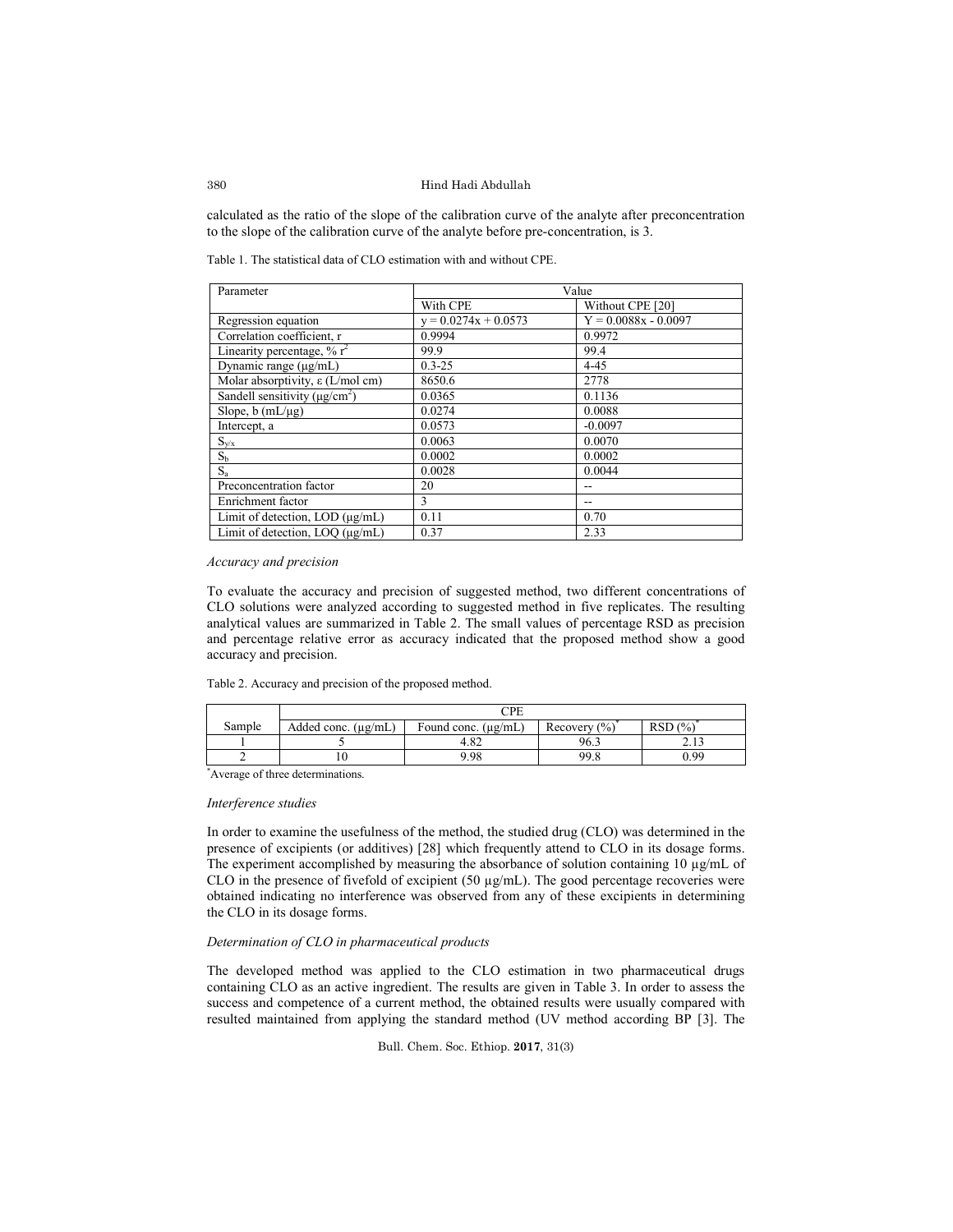obtained results were compared statistically by using two common tests (t-and F-tests at confidence level of 95%) [25-27]. In all cases, the calculated values were less than the theoretical one, which indicated absence of any considerable difference between each method in accuracy and precision in the estimation of CLO in its medical product.

Table 3. Application of the current and official methods to the determination of CLO in different dosage forms.

|                   | Suggested method |              |          |               |            | Official method [3] |
|-------------------|------------------|--------------|----------|---------------|------------|---------------------|
| Dosage form       | Taken conc.      | Found conc.  | Recovery | Mean recovery | <b>RSD</b> | Mean recovery       |
|                   | $(\mu g/mL)$     | $(\mu$ g/mL) | $(\%)$   | $\frac{1}{2}$ | $(\%)$     | $(\%)$              |
| Rivotril (2 mg)   |                  | 0.96         | 96.0     | 96.7          | 1.89       | 98.3                |
| Hoffman-LaRoche-  |                  | 4.85         | 97.0     |               | 1.94       |                     |
| Switzerland       | 10               | 9.72         | 97.2     |               | 1.02       |                     |
| Rivotril (2 mg)   |                  | 1.03         | 103.0    | 101.7         | 1.90       | 98.5                |
| RocheFarma,       |                  | 5.06         | 101.2    |               | 1.73       |                     |
| S.A-Madrid, Spain | 10               | 10.10        | 101.0    |               | 1.14       |                     |
| t $(2.78)^c$      | 0.32             |              |          |               |            |                     |
| $F(19.0)^c$       | 4.09             |              |          |               |            |                     |

\* Average of four determination; c = theoretical value; conc., concentration; RSD = relative standard deviation.

### **CONCLUSION**

In this work, we introduced an easy and sensitive green method, named cloud point extraction procedure, as safe and inexpensive method for the preconcentration and determination of clonazepam spectrophotometrically. The method validation yielded good results and included linearity, repeatability and sensitivity as compared with other methods. The proposed method can be applied to the determination of clonazepam in tablet.

#### **REFERENCES**

- 1. Ritter, M.; Albert ferrolewis, L.D.; Mant, T.G. *A Textbook of Clinical Pharmacology and Therapeutics*, 3rded, Hodder Arnold: UK; **2008**; pp 108, 137.
- 2. Beale, J.M.; Block, J.H. *Organic Medicinal and Pharmaceutical Chemistry*, 12th ed., Lippincott Williams & Wilkins, Wolters Kluwer Business: China, Chapter 6, p 501.
- 3. British Pharmacopoeia on CD.**2005**, 4, pp 97-118.
- 4. Mallikarjuna, R.; Agarwal, N.K.; Bichala, P.K.; Som, S. Method development and validation for the simultaneous estimation of desvenlafaxine and clonazepam in bulk & tablet formulation by RP-HPLC method. *Indian J. Res. Pharm. Biotechnol*. **2013**, 1, 525- 532.
- 5. Bhagyasree, T.; Neelam, I.; Ajitha, A.; Uma Maheshwara, R.V. Assay method development and validation for simultaneous estimation of paroxetine and clonazepam by RP-HPLC. *Int. J. Pharm. Res. Anal*. **2014**, 4, 421-427.
- 6. Rani, N.U.; Sahithi, G.; Divya, K. New RP-HPLC method for simultaneous estimation of desvenlafazine and clonazepam tablets. *Int. J. Pharm. Sci. Drug Res.* **2015**, 7, 182-187.
- 7. Jing, D.; Shi, Y.; Wang, J. Qualitative and quantitative analysis of clonazepam and its metabolite 7-aminoclonazepam in blood by LC-tandem QTOF/MS and LC-MS/MS. *Forensic Sci.* **2014**, 4, 45-52.
- 8. Chaichi, M.J.; Alijanpour, S.O. A new chemiluminescence method for determination of clonazepam and diazepam based on 1-ethyl-3-methylimidazolium ethylsulfate/copper as catalyst. *Spectrochim. Acta Mol. Biomol. Spectrosc*. **2013**, 24, 36-41.